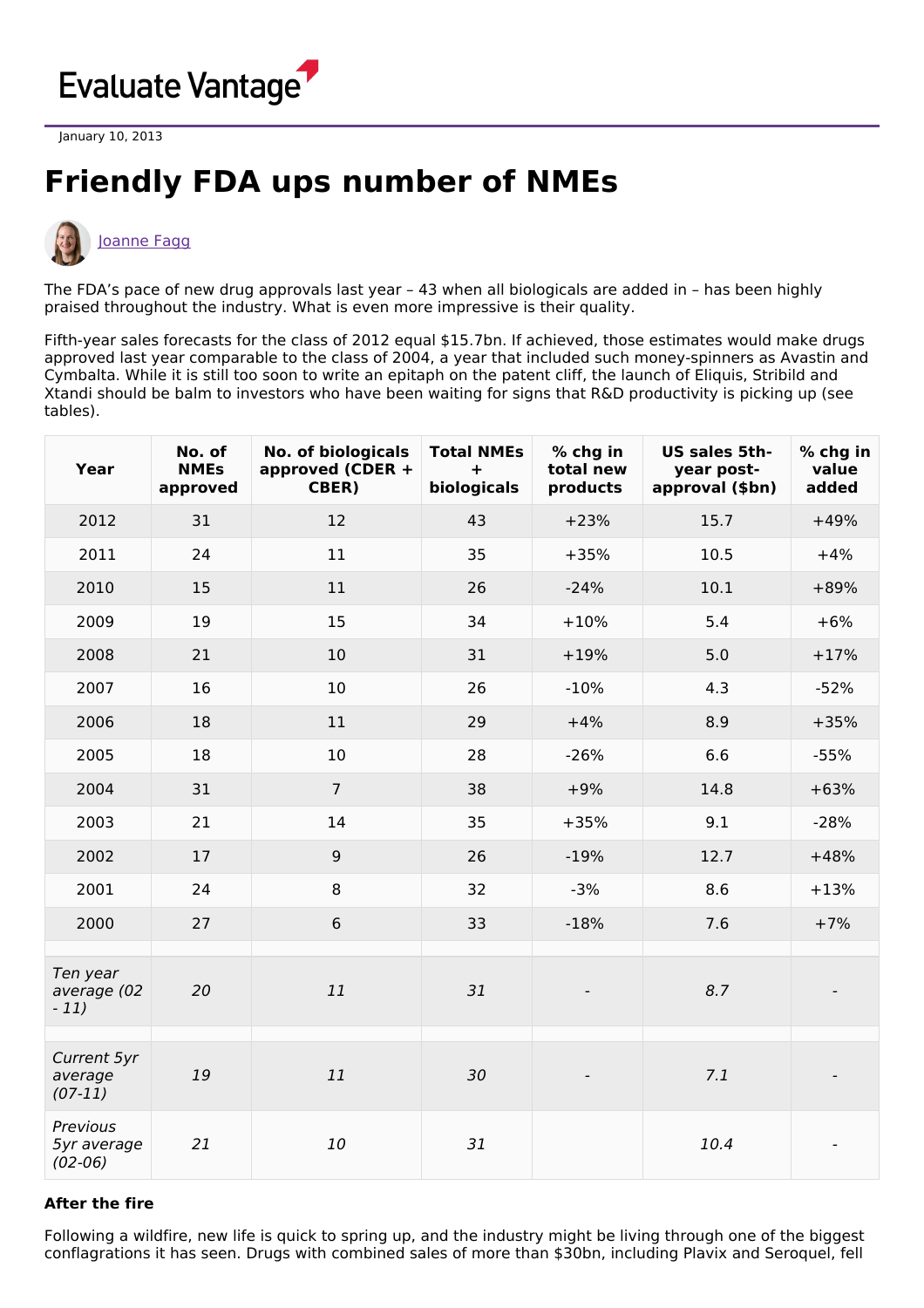prey to generic competition last year and another \$20bn are at risk this year ([Patent](http://www.epvantage.com/Universal/View.aspx?type=Story&id=276015&isEPVantage=yes) storm hits in 2012, February 8, 2012).

Investors have conferred low or zero valuation on R&D pipelines for years as clinical and regulatory hurdles have grown and the costs of bringing a product to market have climbed. The period between 2005 and 2010 was a clear nadir, with the number of new products and their value lower than historical trends; it coincided with heightened safety worries in the wake of the withdrawal of Vioxx and reporting of Avandia's cardiovascular dangers.

Thus the quick pace of approvals last year – December alone saw eight, including Eliquis's three months before the deadline – as well as their expected value should be taken as an encouraging sign that the industry might be emerging from a challenging period.

Some credit is probably due to changes to the PDUFA law setting standards and deadlines for FDA action. The new version of the law that went into place last year adopts some specific procedures aimed at reducing firstcycle rejections and multiple application cycles. That there was no major drug-safety scandal in the past few years probably helped ensure that Congress did not seek to impose some onerous new conditions on the drug-approval process ([PDUFA](http://www.epvantage.com/Universal/View.aspx?type=Story&id=299267&isEPVantage=yes) V nears final act, May 31, 2012).

However, the agency would not be able to approve the products if pipelines were empty, and the fact that approvals are matching those of the mid-1990s is a sign that pharma's innovation engine is beginning to fire on all cylinders once again.

|                | Top 5 FDA approvals for NME drugs in 2012 (ranked on US |                |                                                                                       |                                                                   |                                                                                                                          |                                |                      |  |  |
|----------------|---------------------------------------------------------|----------------|---------------------------------------------------------------------------------------|-------------------------------------------------------------------|--------------------------------------------------------------------------------------------------------------------------|--------------------------------|----------------------|--|--|
| Rank           | <b>FDA</b><br>approval<br>date                          | <b>Product</b> | <b>Generic</b><br>name                                                                | <b>Therapy category</b>                                           | Pharmacology<br>class                                                                                                    | <b>Technology</b>              | Cor                  |  |  |
| $\mathbf{1}$   | 28/12/2012*                                             | Eliquis        | apixaban                                                                              | <b>Blood</b>                                                      | Factor Xa<br>inhibitor                                                                                                   | Small<br>molecule<br>chemistry | <b>Bris</b><br>Squ   |  |  |
| $\overline{2}$ | 27/08/2012                                              | Stribild       | cobicistat;<br>elvitegravir;<br>emtricitabine;<br>tenofovir<br>disoproxil<br>fumarate | Systemic Anti-<br>infectives                                      | Nucleoside<br>reverse<br>transcriptase<br>inhibitor (NRTI),<br><b>HIV integrase</b><br>inhibitor<br>& CYP3A<br>inhibitor | Small<br>molecule<br>chemistry | $Gil\epsilon$<br>Tob |  |  |
| 3              | 31/08/2012                                              | Xtandi         | enzalutamide                                                                          | Oncology<br>& Immunomodulators                                    | Androgen<br>receptor<br>antagonist                                                                                       | Small<br>molecule<br>chemistry | Med<br>Pha           |  |  |
| $\overline{4}$ | 06/11/2012**                                            | Xeljanz        | tofacitinib<br>citrate                                                                | Musculoskeletal                                                   | Janus kinase<br>(JAK)-3 inhibitor                                                                                        | Small<br>molecule<br>chemistry | Pfiz                 |  |  |
| 5              | 20/07/2012                                              | Kyprolis       | carfilzomib                                                                           | Oncology<br>& Immunomodulators                                    | Proteasome<br>inhibitor                                                                                                  | Small<br>molecule<br>chemistry | Liga<br>Pha<br>Pha   |  |  |
|                |                                                         |                |                                                                                       | *Approval came three months early; **approval delayed from August |                                                                                                                          |                                |                      |  |  |
| ю              |                                                         |                |                                                                                       |                                                                   |                                                                                                                          |                                |                      |  |  |

## The festive-period approval of Eliquis in stroke prevention was a big help not only in achieving the impressive approval numbers but also in establishing the class of 2012's value. The Bristol-Myers Squibb and Pfizer pill was awarded the best label in the new class of anticoagulants, and as such is expected to pull down more than \$3bn in worldwide sales by 2018.

Despite the focus on genetic orphan diseases as a quick path to approval, high prices and huge sales, the road to blockbuster status still runs through many of the large indications: besides Eliquis, Gilead Sciences' Stribild is in HIV, Medivation's Xtandi is in prostate cancer, Pfizer's Xeljanz is in rheumatoid arthritis, and Onyx's Kyprolis is in multiple myeloma.

One of the reasons that pharma sales growth has been so slow has been a focus on "me-too" drugs. However,